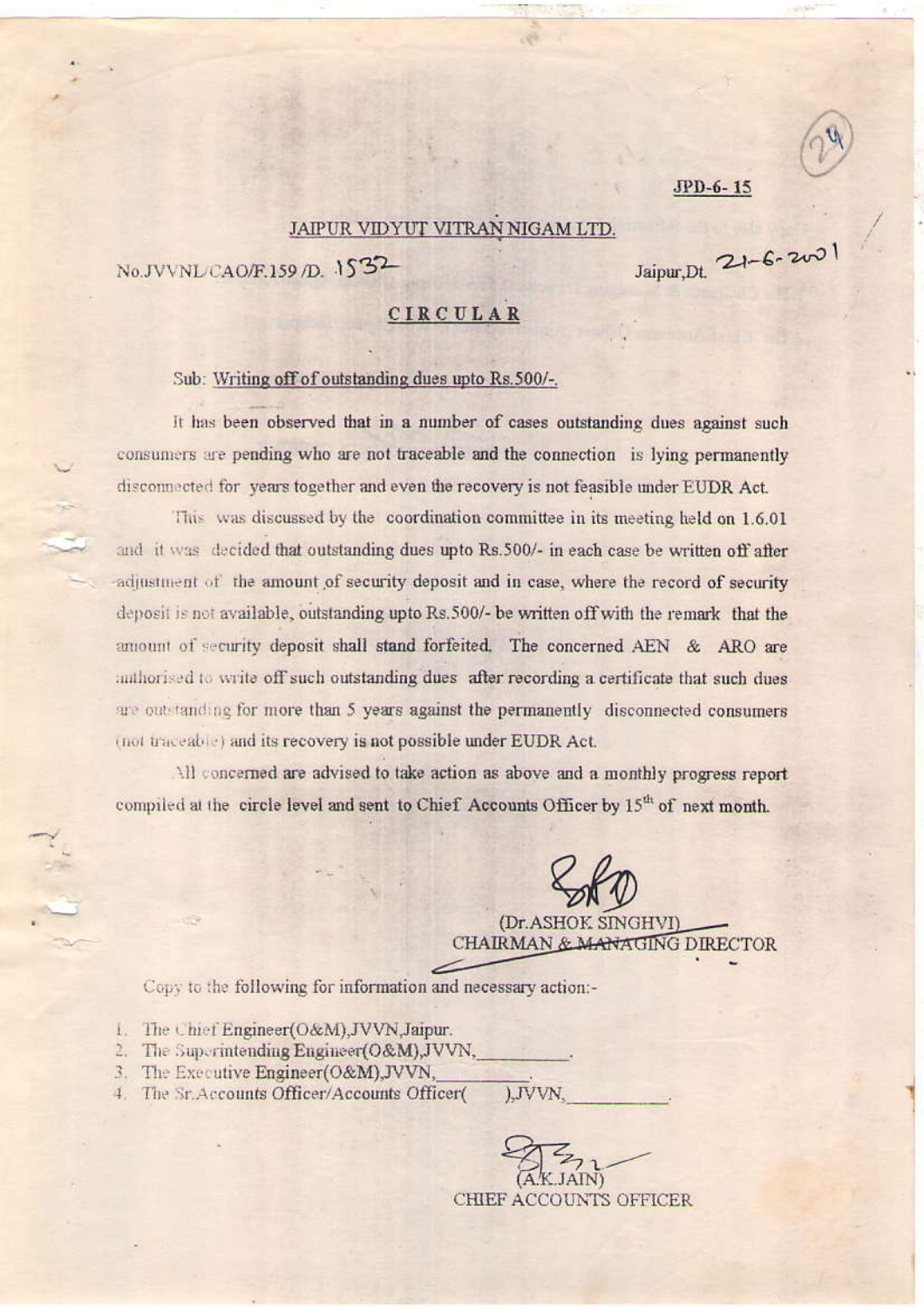Copy also to the following for information and necessary action :-

1. The Chairman & Managing Director, Ajmer/Jodhpur Discom, Ajmer/Jodhpur. 2. The Chief Accounts Officer, Ajmer/Jodhpur Discom, Ajmer/Jodhpur.

CHIEF ACCOUNTS OFFICER

Distance Company of the company